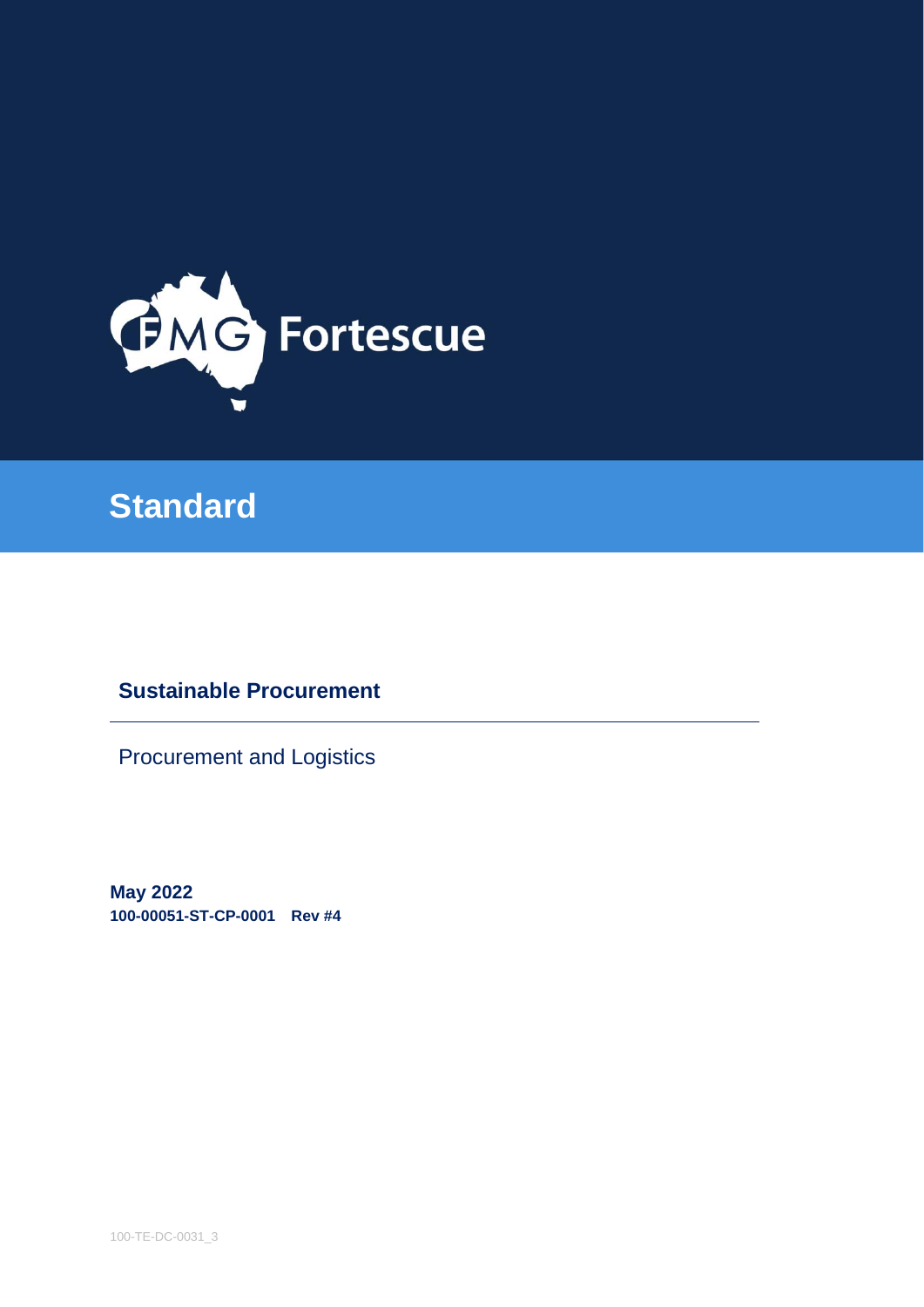| <b>Sustainable Procurement</b>                        |                                                                                                                                                                                                                                                                                                                                                                  |                                            |            |  |  |  |
|-------------------------------------------------------|------------------------------------------------------------------------------------------------------------------------------------------------------------------------------------------------------------------------------------------------------------------------------------------------------------------------------------------------------------------|--------------------------------------------|------------|--|--|--|
| Document &<br><b>Revision Number</b>                  | 100-00051-ST-CP-0001                                                                                                                                                                                                                                                                                                                                             | <b>Rev #4</b>                              | 12/05/2022 |  |  |  |
| <b>Status</b>                                         | IFU - Issued for Use                                                                                                                                                                                                                                                                                                                                             |                                            |            |  |  |  |
| <b>Summary of</b><br><b>Changes</b>                   | Addition of sections:<br><b>Emissions Reduction</b><br>1.7<br>1.8<br>Waste Management<br>1.10<br>Respect in the Workplace<br>1.11<br>Security and Human Rights<br>1.12<br>Indigenous Rights and Opportunities<br>Communities<br>1.13<br>1.14<br><b>Diversity</b><br>Amendments to wording of various other sections<br>Formatting and document structure changes |                                            |            |  |  |  |
| <b>Author</b>                                         | Sam Youngs                                                                                                                                                                                                                                                                                                                                                       |                                            |            |  |  |  |
| <b>Checked or Squad</b><br>Review#<br>(if applicable) | Gemma Wilford, Meagan Briotti, Willis Samson, Lauren Brown                                                                                                                                                                                                                                                                                                       |                                            |            |  |  |  |
| <b>Approved</b>                                       | Victor Cavalcante, Cath Bozanich                                                                                                                                                                                                                                                                                                                                 |                                            |            |  |  |  |
| <b>Access to this</b><br>document:                    | Public Use (Access to all)                                                                                                                                                                                                                                                                                                                                       | <b>Next Review Date</b><br>(if applicable) | 12/05/2023 |  |  |  |

| Revision History (to be completed for each version retained by Document Control) |                |                 |                   |               |                    |  |
|----------------------------------------------------------------------------------|----------------|-----------------|-------------------|---------------|--------------------|--|
| <b>Author</b>                                                                    | <b>Checker</b> | <b>Approver</b> | <b>Rev</b><br>No. | <b>Status</b> | <b>Issued Date</b> |  |
| CВ                                                                               | SΥ             | МA              | 2                 | <b>IFU</b>    | 1/07/2020          |  |
| <b>SY</b>                                                                        | <b>CB</b>      | MA, CW          | 3                 | <b>IFU</b>    | 21/09/2020         |  |
| <b>SY</b>                                                                        | GW, MB, WS, LB | VC, CB          | $\overline{4}$    | <b>IFU</b>    | $\cdots$           |  |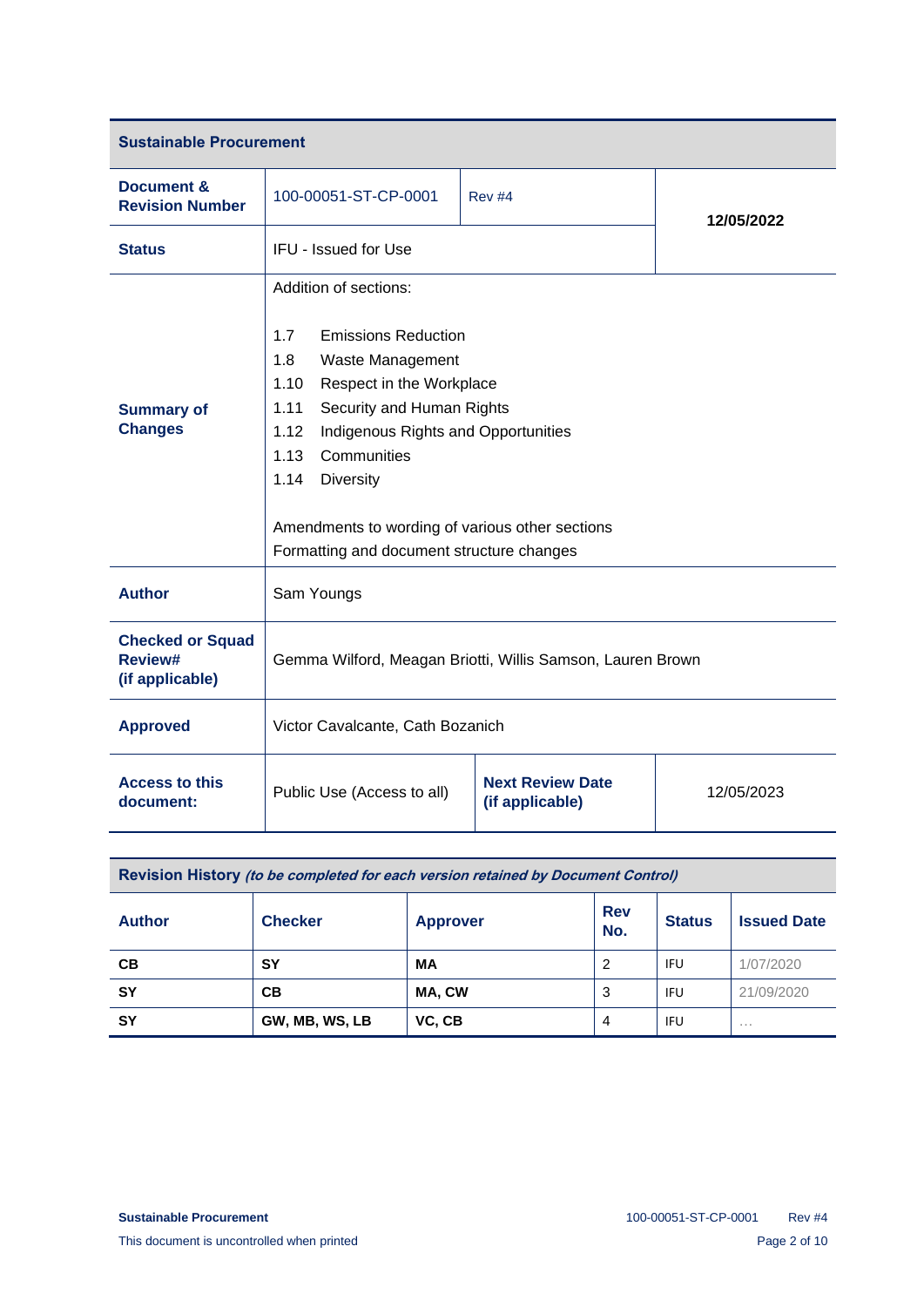

# <span id="page-2-0"></span>**EXECUTIVE SUMMARY**

Fortescue Metals Group (Fortescue) is committed to ensuring its procurement practices are transparent, fair, meet the highest standards of business integrity and are sustainable.

We integrate sustainability into all aspects of our business. At the heart of our approach is a commitment to create value for our investors, protect the health and safety of our employees, empower our communities and protect the environments in which we operate. Fortescue's approach to sustainability aligns with the United Nations Sustainable Development Goals, a call for global action to end poverty, protect the planet and ensure that all people are able to enjoy peace and prosperity.

Fortescue's approach to sustainability is set out on our [website](https://www.fmgl.com.au/workingresponsibly) and performance against objectives and targets are reported annually in Fortescue's Sustainability Report.

This standard outlines our minimum expectations of our suppliers, in regard to governance, business integrity and sustainability matters. A commitment to compliance with this standard will be taken into consideration during the contract award process and performance assessments during the term of a contract.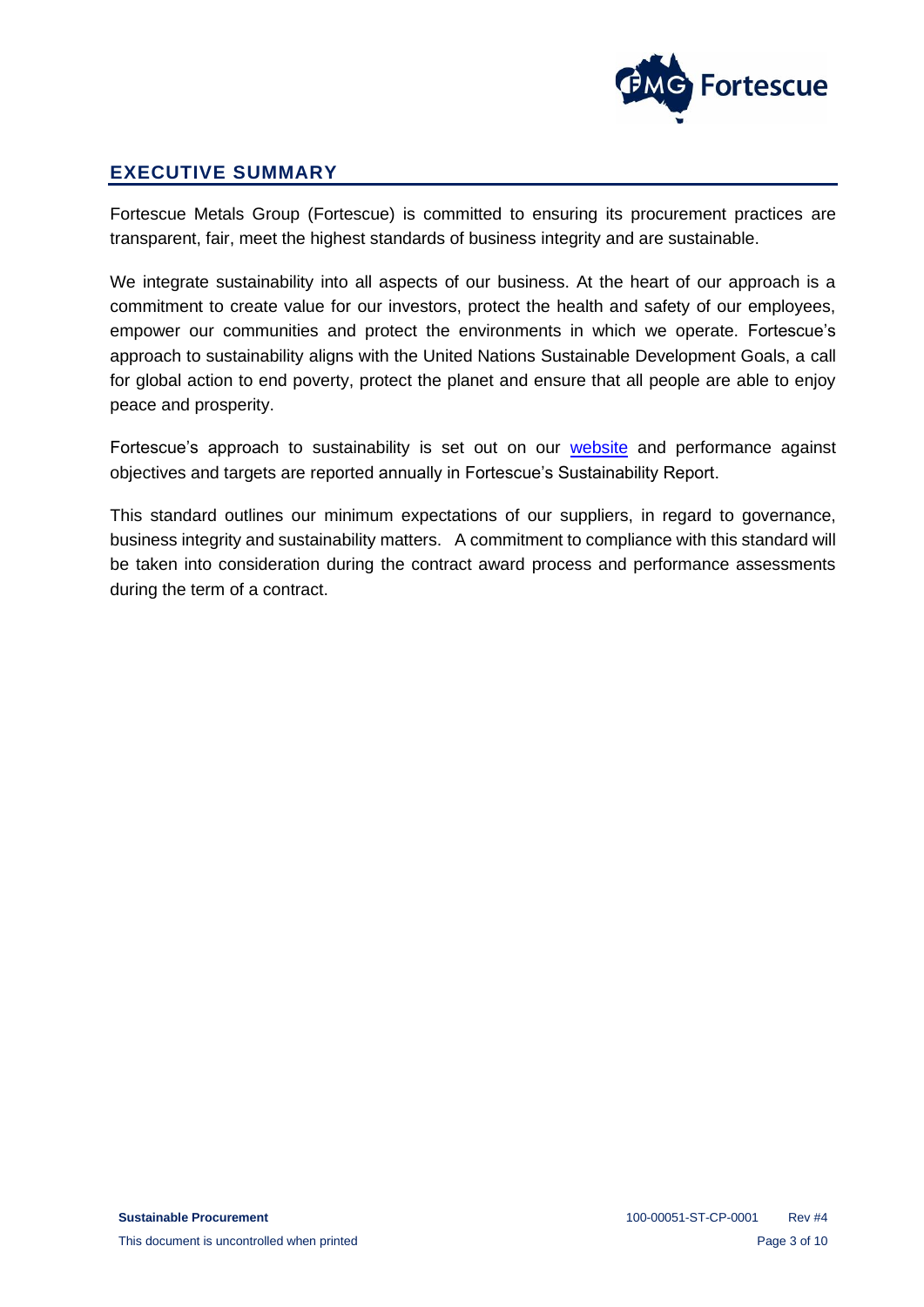

# **TABLE OF CONTENTS**

| $\mathbf{1}$ . |      |  |  |  |
|----------------|------|--|--|--|
|                | 1.1  |  |  |  |
|                | 1.2  |  |  |  |
|                | 1.3  |  |  |  |
|                | 1.4  |  |  |  |
|                | 1.5  |  |  |  |
|                | 1.6  |  |  |  |
|                | 1.7  |  |  |  |
|                | 1.8  |  |  |  |
|                | 1.9  |  |  |  |
|                | 1.10 |  |  |  |
|                | 1.11 |  |  |  |
|                | 1.12 |  |  |  |
|                | 1.13 |  |  |  |
|                | 1.14 |  |  |  |
|                | 1.15 |  |  |  |
|                | 1.16 |  |  |  |
| 2.             |      |  |  |  |
| 3.             |      |  |  |  |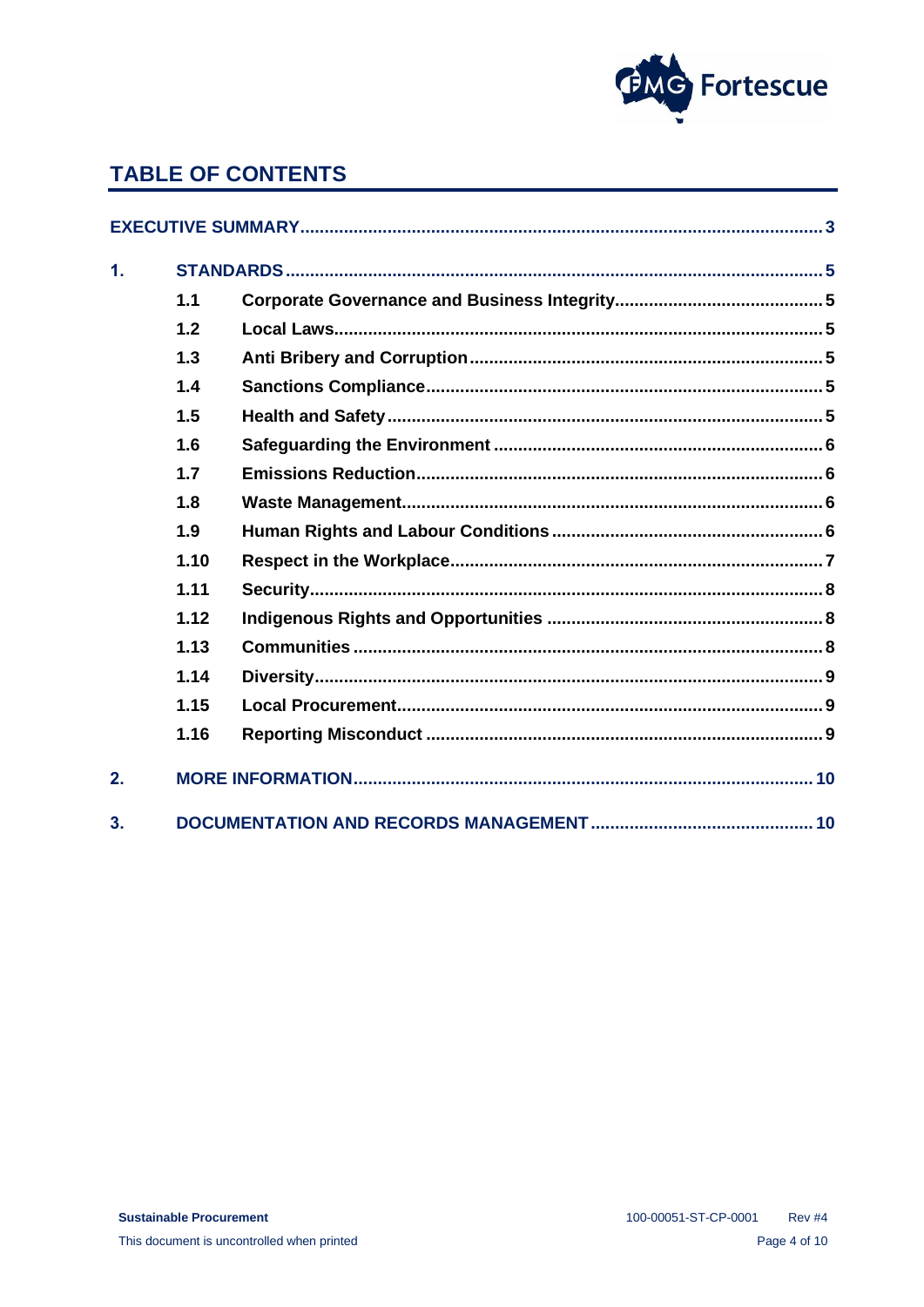

# <span id="page-4-0"></span>**1. STANDARDS**

#### <span id="page-4-1"></span>**1.1 Corporate Governance and Business Integrity**

Good governance is critical to business and Fortescue seeks to adopt leading practices in contemporary governance standards and apply these in a manner consistent with its culture and values. Fortescue expects its suppliers to uphold the highest business integrity practices as outlined in Fortescue's [Code of Conduct and Integrity](https://www.fmgl.com.au/docs/default-source/corporate-governance-documents/employee-code-of-conduct-and-integrity-policya0bd4ae76b624257ac9336c49824a162.pdf) (Code). Compliance with the Code is a condition of working for and with Fortescue.

All suppliers are expected to manage risk, governance and compliance adequately and ensure their employees understand the requirements of the Code. Suppliers should have a grievance process available to employees and their suppliers and a policy that provides protection for whistleblowers.

#### <span id="page-4-2"></span>**1.2 Local Laws**

Suppliers must comply with all relevant laws and regulations.

#### <span id="page-4-3"></span>**1.3 Anti Bribery and Corruption**

Bribery and corruption undermines legitimate business activities, distorts competition and exposes Fortescue and its people to significant risks. Fortescue has a zero-tolerance approach to bribery and corruption, whether direct or indirect, in the private or public sector, anywhere in the world.

Suppliers must comply with Fortescue's [Anti-Bribery and Corruption Policy](https://www.fmgl.com.au/docs/default-source/corporate-governance-documents/anti-bribery-and-corruption-policy.pdf?sfvrsn=8deaba32_2) and have and maintain its own policies and procedures to ensure compliance with the *Criminal Code Act 1995* (Cth), the *Foreign Corrupt Practices Act 1977,* the *Bribery Act 2010* and enforce them where appropriate.

#### <span id="page-4-4"></span>**1.4 Sanctions Compliance**

Fortescue is committed to complying with the relevant economic and trade sanctions laws (Sanctions) of all jurisdictions in which it operates or intends to operate. Suppliers must not engage in any activities that could lead to Fortescue breaching applicable Sanctions obligations.

Suppliers, their personnel and related companies must always comply with the Sanctions imposed, enacted, administered or enforced by the United States of America, the United Nations, the European Union, the United Kingdom and Australia.

# <span id="page-4-5"></span>**1.5 Health and Safety**

Safety is Fortescue's number one priority. The health and wellbeing of its employees, contractors and the community should never be compromised. Suppliers of goods must meet or exceed Fortescue's requirements and comply with applicable legislation in the area that they supply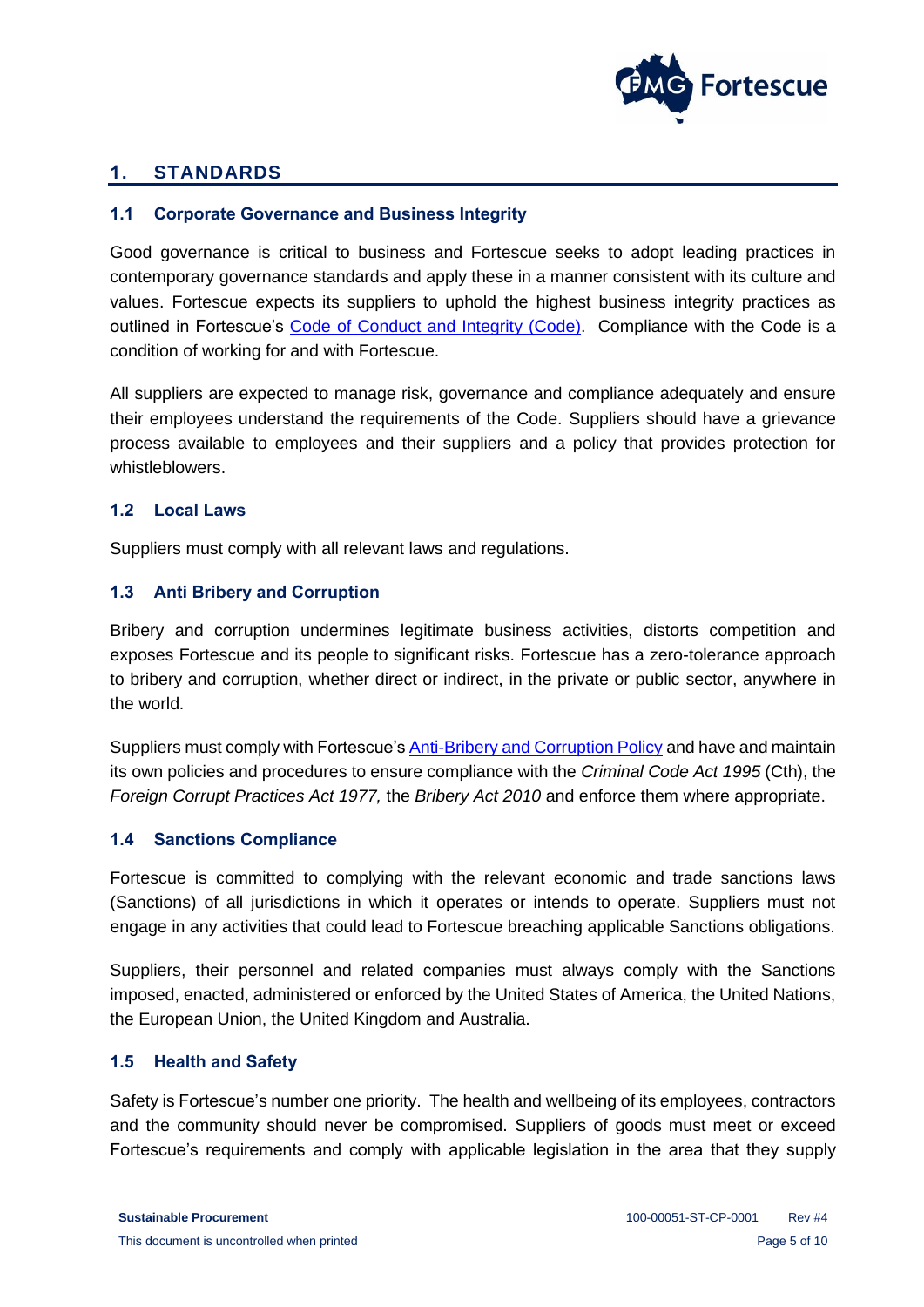

goods to. Suppliers of services will need to comply with Fortescue's contractor management processes.

All suppliers are expected to have a safe system of work to ensure that they minimise harm to their workforce and provide and maintain a safe working environment for their workers. This would include a system to record, monitor and manage health and safety risks and incidents.

Where relevant, suppliers of services may choose to comply with Fortescue's Safety Management System, or meet or exceed the intent of Fortescue's Safety Management System. For more information on Fortescue's commitments to health and safety, refer to the [Health and](https://www.fmgl.com.au/docs/default-source/suppliers-documents/100-po-sa-0010-health-and-safety-policy_newc30bc16f0e4d43d1ae292718e8e7cc82.pdf?sfvrsn=ddcd0500_2)  [Safety Policy.](https://www.fmgl.com.au/docs/default-source/suppliers-documents/100-po-sa-0010-health-and-safety-policy_newc30bc16f0e4d43d1ae292718e8e7cc82.pdf?sfvrsn=ddcd0500_2)

#### <span id="page-5-0"></span>**1.6 Safeguarding the Environment**

Fortescue is committed to safeguarding the environment. Suppliers are expected to minimise the environmental impact of their activities and comply with Fortescue's environmental standards, management plans and procedures. For more information refer to the [Environment Policy.](https://www.fmgl.com.au/docs/default-source/corporate-governance-(2019)/environment-policy.pdf?sfvrsn=d07e0a13_0)

All suppliers are expected to have an environmental policy (or equivalent) and ensure that their employees understand the requirements of the policy. Suppliers should also have a system to measure, manage, minimise and report the environmental impact of their activities.

#### <span id="page-5-1"></span>**1.7 Emissions Reduction**

Fortescue is committed to contributing to global efforts to combat climate change and has set an emissions reduction target to achieve carbon neutrality by 2030 and a goal to achieve net zero Scope 3 emissions by 2040. We expect suppliers to be undertaking actions to evaluate the risks and opportunities of climate change to their business and work towards reducing their greenhouse gas emissions in line with and beyond the objectives of the Paris Agreement.

#### <span id="page-5-2"></span>**1.8 Waste Management**

Fortescue is committed to minimising waste through reduction, reuse and recycling. The eradication of plastics is a key component of our waste management approach and suppliers are expected to work with us and innovate to support this objective.

Suppliers can support our waste management approach by avoiding plastic in goods and packaging where possible and minimising the use of plastic when it cannot be avoided, avoiding unnecessary packaging of goods and providing advice on the optimal management of goods and packaging following use.

#### <span id="page-5-3"></span>**1.9 Human Rights and Labour Conditions**

Fortescue is committed to upholding and respecting the human rights of all people including its employees, the communities in which it operates, those who may be impacted by its activities and those within its supply chains. Fortescue respects freedom of association, the right to a living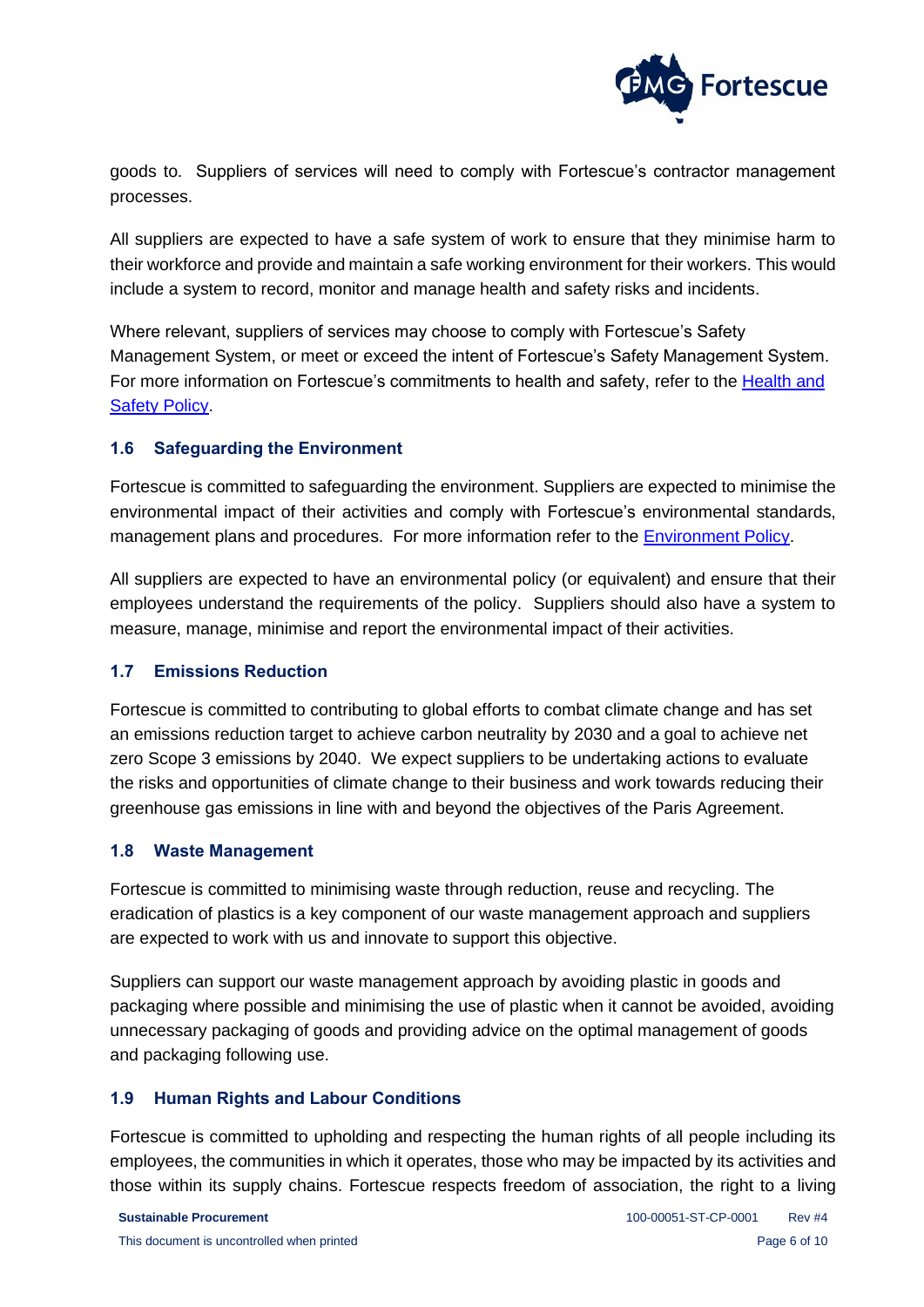

wage and ensures all employees are treated fairly and without discrimination including against age, race, gender, political or religious belief, culture, family commitments, physical or mental ability, marital status or sexual orientation.

Suppliers are expected to conduct business in a manner consistent with Fortescue's Human [Rights Policy,](https://www.fmgl.com.au/docs/default-source/default-document-library/human-rights-policy.pdf?sfvrsn=836fb0ac_4) which includes human rights principles encompassed in the International Bill of Rights and the United Nations Guiding Principles on Business and Human Rights.

Fortescue rejects and prohibits the use of all forms of slavery, child or forced labour within its operations and the operations of its suppliers. Suppliers are expected to comply with the requirements of the *Modern Slavery Act 2018* (Cth) including having the necessary processes and procedures in place to investigate, assess and address the risk of modern slavery within their operations, and those of their supply chain including implementing appropriate due diligence and remediation programs.

Suppliers are expected to take practical steps to ensure:

- (a) Compliance with all applicable laws and regulations on working conditions;
- (b) provision of wages and benefits that meet or exceed the national legal standards;
- (c) compliance with all applicable laws and regulations on freedom of association and collective bargaining;
- (d) no payment of recruitment fees by workers;
- (e) no use of child labour; and
- (f) no use of forced, prison or compulsory labour.

Regular training should also be provided for security services employees and contractors on human rights, gender-based violence, and appropriate use of force.

#### <span id="page-6-0"></span>**1.10 Respect in the Workplace**

Fortescue is committed to ensuring respect in the workplace and considers respect essential in establishing and maintaining successful business relationships. Fortescue has a zero-tolerance approach to sexual harassment in its workplaces.

Suppliers are expected to take practical steps to ensure:

- (a) A safe, secure and healthy workplace that does not tolerate discrimination, genderbased violence, harassment or retaliation;
- (b) all people are treated with dignity, courtesy, and respect, irrespective of age, gender, race, sexual orientation, political or religious belief, culture, marital status, family commitments, physical or mental ability;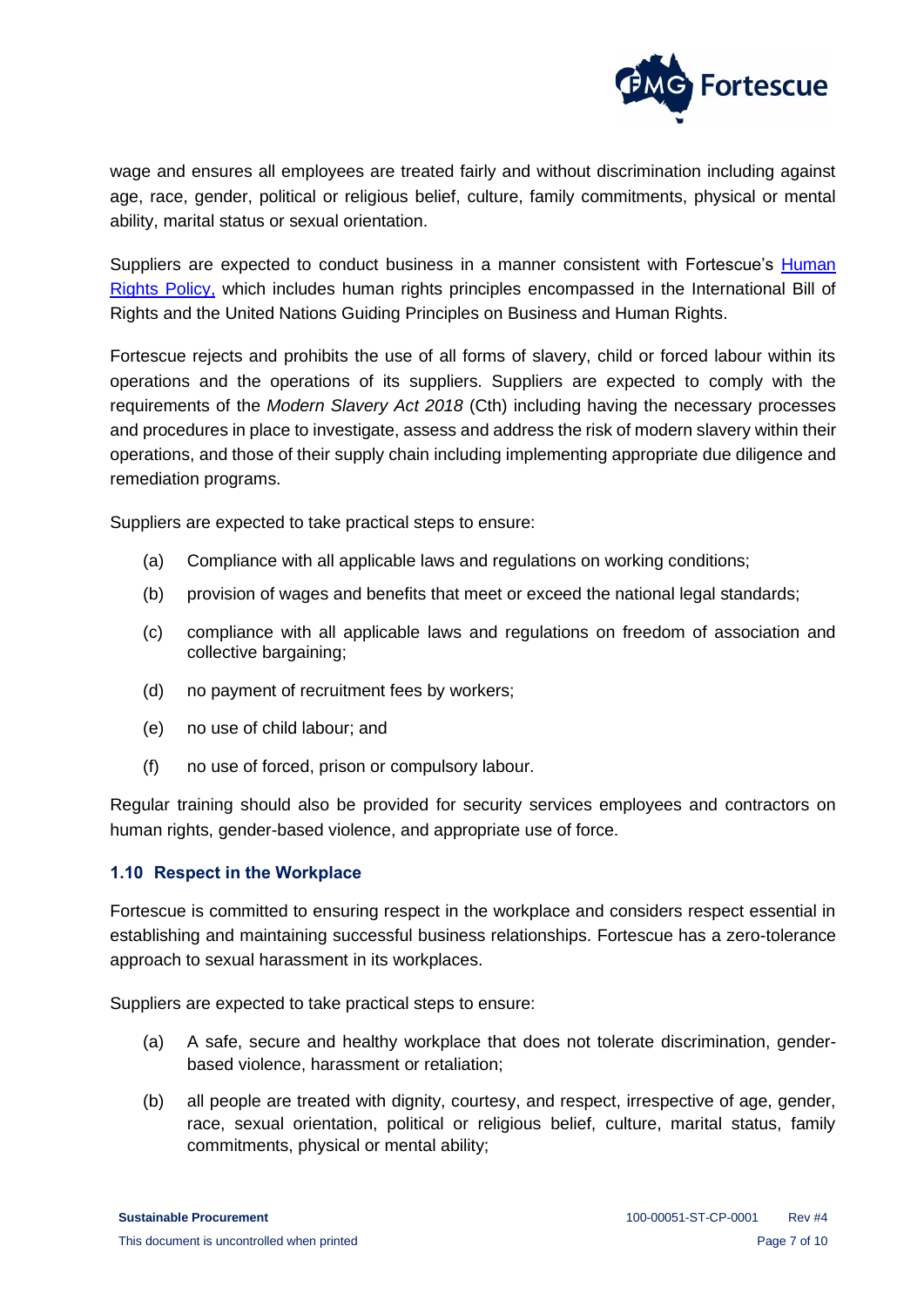

- (c) appropriate due diligence is undertaken prior to on-boarding new employees, including checking for criminal activity, human rights violations and misconduct; and
- (d) an appropriate and accessible grievance mechanism is available to staff.

Suppliers are also expected to have a zero-tolerance approach to sexual harassment within their workforces and in the places where their workers work. Suppliers will need to ensure they work with Fortescue to carefully manage and respond to any incidents should they arise.

# <span id="page-7-0"></span>**1.11 Security and Human Rights**

Fortescue is aligned with the Voluntary Principles on Security and Human Rights. All suppliers should conduct activities in accordance with security and human rights standards and national, state and local laws. This includes ensuring employees are appropriately trained.

#### <span id="page-7-1"></span>**1.12 Indigenous Rights and Opportunities**

Fortescue respects and acknowledges the United Nations Declaration on the Rights of Indigenous Peoples and the human rights principles it embodies, including the principle of free, prior and informed consent. We work to obtain the consent of Traditional Custodians for activities located on their traditional lands, with consent processes focusing on reaching agreement on the basis upon which a project should proceed, as well as ensuring access to appropriate grievance and dispute resolution processes.

Suppliers are expected to respect the rights and interests of Traditional Custodians and to protect and promote Indigenous history and culture, as well as ensure access to appropriate grievance and dispute resolution processes.

Suppliers are expected to operate in alignment with these principles and support Fortescue in working together with Traditional Custodians to manage cultural heritage responsibly and sustainably. We aim to ensure we have no impact on cultural heritage without consultation with appropriate cultural knowledge holders.

With respect to Fortescue's Australian activities, suppliers are expected to acknowledge Fortescue's commitment to the employment of Aboriginal people and adopt a proactive policy with respect to the employment of local Aboriginal people and the engagement of local Aboriginal enterprises.

Weighting will be given to suppliers that are Aboriginal-owned, engage Aboriginal businesses (including native title groups) and/or provide benefits to Aboriginal communities.

# <span id="page-7-2"></span>**1.13 Communities**

Suppliers must take a systematic approach to identifying and managing potential impacts of their activities on communities. This should include the identification and engagement of stakeholder groups, and assessment and management of impacts.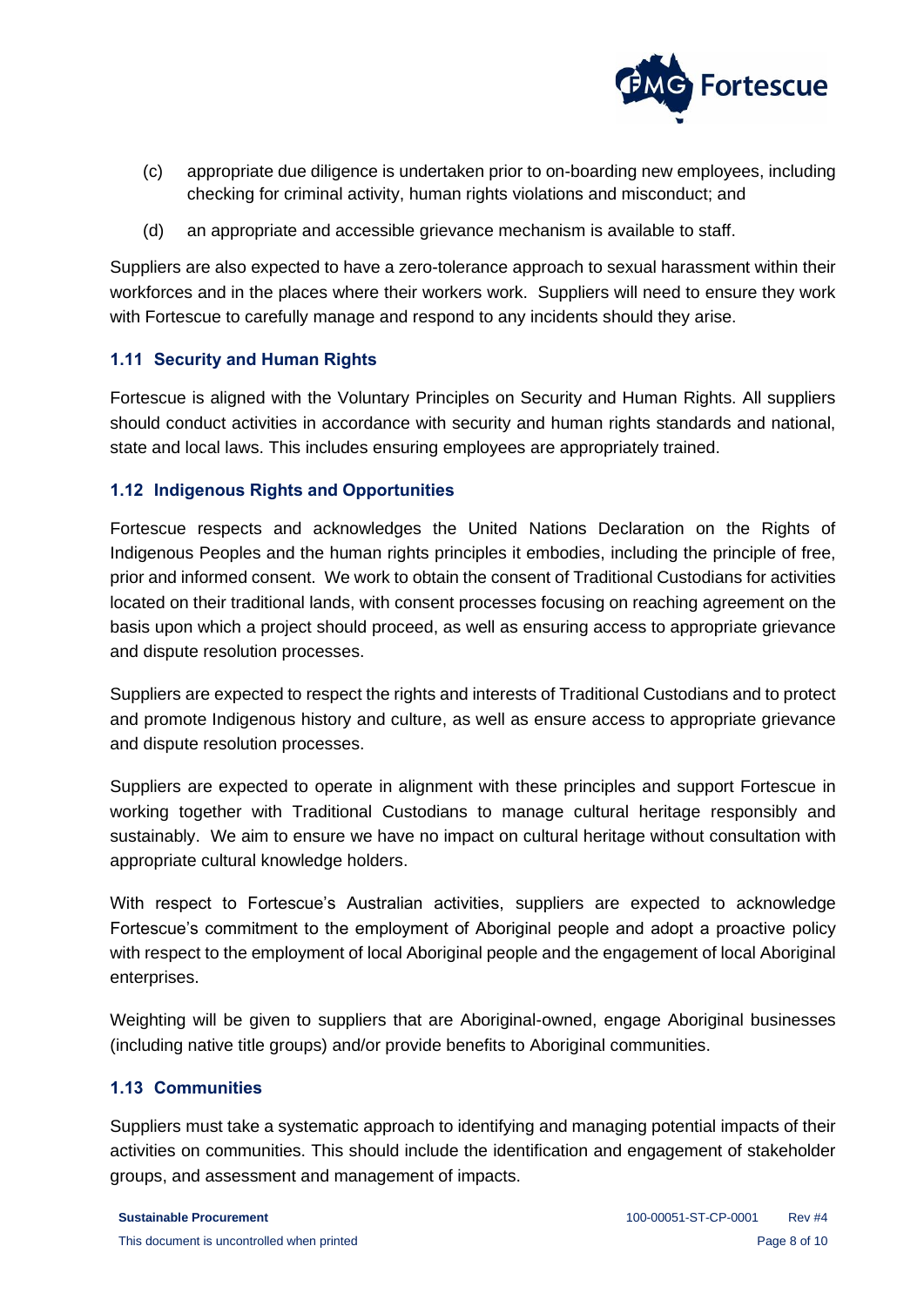

Suppliers are expected to:

- (a) Demonstrate respect for the communities in which we operate and make positive contributions to local communities;
- (b) manage the social impacts of their activities carefully; and
- (c) engage regularly and transparently with stakeholders. All interactions with employees, business partners and local communities should be honest and respectful of local and cultural norms.

#### <span id="page-8-0"></span>**1.14 Diversity**

Fortescue prioritises the growth in employment and support of female and Aboriginal people as well as the following key groups:

- (a) Age diverse.
- (b) LGBTQI+.
- (c) Culturally diverse backgrounds.
- (d) Differing abilities.

Fortescue sets employment targets for key diversity groups, supports flexible work arrangements encourages equal opportunity for all diversity groups and is proud to be an employer of choice for women.

Suppliers are expected to acknowledge our commitment to diversity and adopt a proactive policy with respect to increasing the rate of female employment and providing opportunity for key diversity groups.

#### <span id="page-8-1"></span>**1.15 Local Procurement**

Fortescue strives to create economic opportunities within the regions it operates by employing local people and purchasing local products and services.

With respect to Fortescue's Australian activities, weighting will be given to businesses with employees, facilities and supply chains in the Pilbara, followed by Australian based suppliers.

As Fortescue continues to expand globally, weighting will be given to local suppliers that provide benefits and employment to the communities within the regions Fortescue operates.

#### <span id="page-8-2"></span>**1.16 Reporting Misconduct**

Any suspected breaches of Fortescue's [Code of Conduct and Integrity](https://www.fmgl.com.au/docs/default-source/corporate-governance-documents/employee-code-of-conduct-and-integrity-policya0bd4ae76b624257ac9336c49824a162.pdf) and relevant policies, procedures and standards including instances of corruption, bribery and human rights abuses should be reported to Fortescue's Corporate Governance and Compliance Manager on 6218